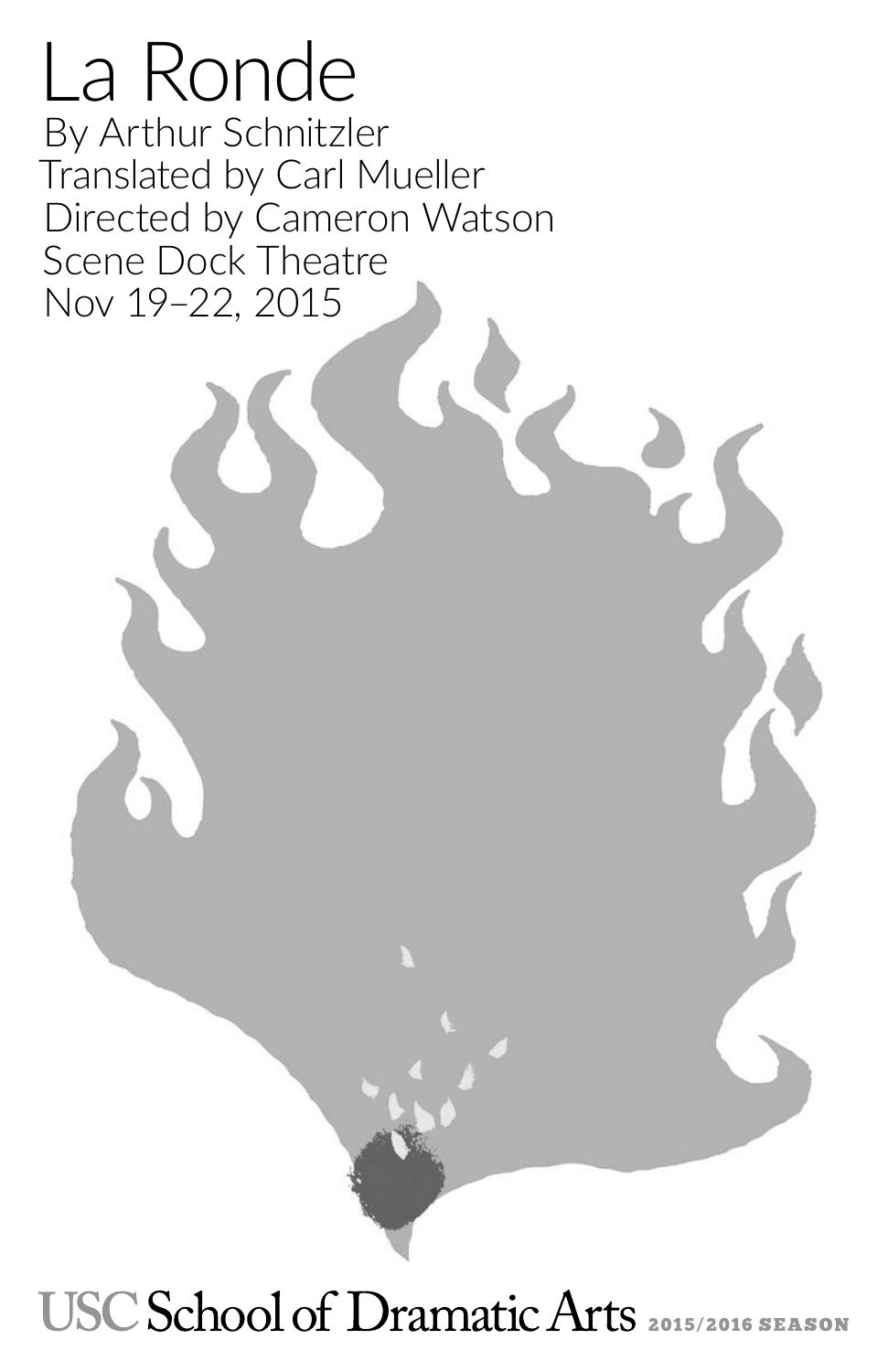# **USC School of Dramatic Arts**

PRESENTS

# La Ronde

By [Arthur Schnitzler](https://en.wikipedia.org/wiki/Arthur_Schnitzler) Translated by Carl Mueller

**WITH** (in alphabetical order)

Jim French Kristina Hanna Ryan Holmes Julián Juaquín Philippa Knyphausen Courtney Lloyd Mehrnaz Mohammadi Selina Scott-Bennin Charley Stern

**SCENIC DESIGN** Katrina Coulourides **COSTUME DESIGN** Erica Park

**SOUND DESIGN** Briana Billups

**VOCAL COACH** Lauren Murphy

**STAGE MANAGER** Savannah Harrow

**LIGHTING DESIGN** Nicole Eng

**DIRECTED BY** Cameron Watson **Cast of Characters** (in order of appearance)

*The Prostitute* Selina Scott-Bennin

*The Soldier* Jim French

*The Parlor Maid* Philippa Knyphausen

*The Young Gentleman* Charley Stern

*The Young Wife* Kristina Hanna

**TIME:** The late 1890s.

**PLACE:** Vienna.

The story is told in ten dialogues with no intermission.

*The Husband* Ryan Holmes

*The Poet* Julián Juaquín *The Actress* Courtney Lloyd *The Count* Jim French

*The Sweet Young Thing* Mehrnaz Mohammadi

#### **WARNING**

Please be advised that this production contains e-cigarettes, e-cigars, nudity, as well as mature language and themes.

Scene Dock Theatre | November 19-22, 2015

"La Ronde" is produced in special arrangement with Smith & Kraus Publishers.

**PRODUCTION STAFF** *Scenic Artist* Erin O'Donnell *Crew* Alison Applebaum, Caroline Berns, Haley Brown, Justin Chien, Anna Courvette, Sabrina Sonner, John Tavcar, Patrick Wallace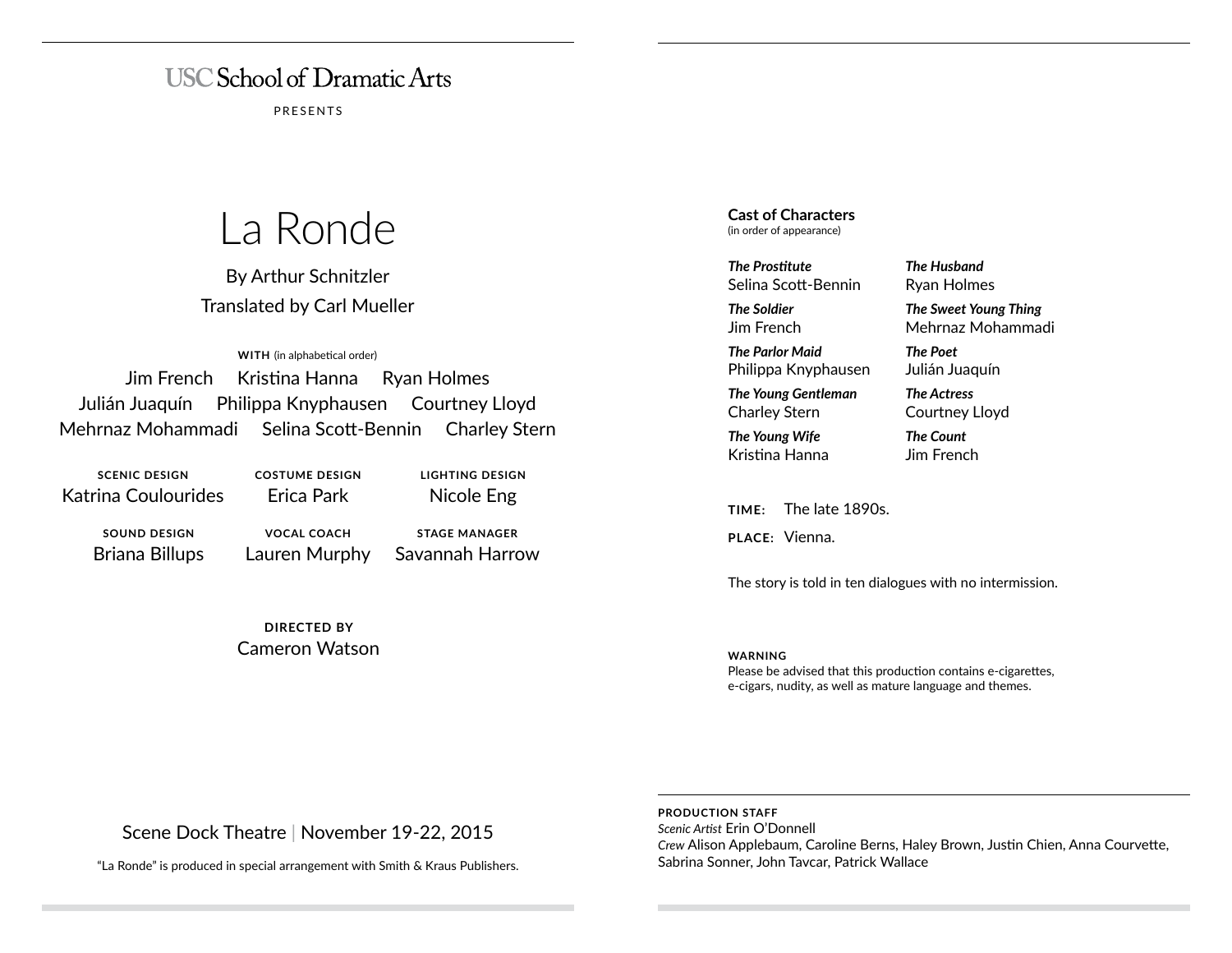

DIRECTOR'S NOTE Everything that can go wrong between lovers, will.

#### DIRECTOR'S BIO

**Cameron Watson**, hailed by the *Los Angeles Times* as "one of our finest contemporary directors," returns to the USC School of Dramatic Arts after directing *The American Clock* and *Our Town* for the MFAs and *To Gillian on Her 37th Birthday* and *The Country Club* for the BFAs. He recently directed the smash hit revival of *Picnic* at Antaeus, as well as last season's highly-praised *Top Girls*, also at Antaeus, and the critically-acclaimed Los Angeles premiere of *Cock* at Rogue Machine Theatre. Other credits include *All My Sons* (The Matrix Theatre Company), *Trying* and *The Savannah Disputation* (The Colony Theatre), *I Never Sang for My Father* (The New American Theatre), *I Capture the Castle* and *A Midsummer Night's Dream* (The Shakespeare Theatre of New Jersey) and *Rolling with Laughter* in London's West End. He wrote and directed the Miramax feature film *Our Very Own*, starring Allison Janney in an Independent Spirit Award-nominated performance. Cameron also created the new comedy web series *Break a Hip*, starring Christina Pickles, Britt Hennemuth, Octavia Spencer and Allison Janney. Season One is available at www.breakahip.com.

SPECIAL THANKS

Haley Miller



**INTERIM DEAN** Associate Professor of Theatre Practice David Bridel (Director of MFA in Acting)

**ASSOCIATE DEANS** Professor Sharon Marie Carnicke Professor Velina Hasu Houston (Director of Dramatic Writing)

**ASSOCIATE PROFESSORS** Meiling Cheng (Director of Critical Studies) Oliver Mayer

#### **ASSISTANT PROFESSORS**

Luis Alfaro Carla Della Gatta Takeshi Kata Tom Ontiveros Sibyl Wickersheimer

**PROFESSORS OF THEATRE PRACTICE** Andrei Belgrader Natsuko Ohama Andrew J. Robinson

**ASSOCIATE PROFESSORS OF THEATRE PRACTICE** Philip G. Allen Paul Backer (Director of Undergraduate Voice and Movement) Brent Blair (Director of MA in Applied Theatre Arts) Elsbeth M. Collins (Director of Production) Anita Dashiell-Sparks Christina Haatainen-Jones (Director of Design) Joseph Hacker Duncan Mahoney (Technical Director) Mary-Joan Negro (Director of BA Acting) Jack Rowe (Artistic Director, Director of BFA Acting) Stephanie Shroyer (Associate Artistic Director) Eric Trules

#### **ASSISTANT PROFESSORS OF THEATRE PRACTICE**

Paula Cizmar John DeMita Kathleen Dunn-Muzingo Laura Flanagan Melinda C. Finberg Randle Mell David Warshofsky

#### **ADJUNCT/PART-TIME FACULTY OF THEATRE PRACTICE**

Tony Abatemarco, Rob Adler, Robert Bailey, Joe Bays, Andrew Borba, Jennifer Brienen, Tom Buderwitz, Anne Burk, Frank Catalano, Anatasia Coon, Debra DeLiso, Allison Dunbar, Frank Dwyer, Dan Fishbach, Jeff Flowers, Parmer Fuller, Terry Gordon, Linzi Juliano, Michael Keenan, Edgar Landa, Vicki Lewis, Heather Lyle, Babette Markus, Kevin McCorkle, Debbie McMahon, Lauren Murphy, Jeremiah O'Brian, Patrick Pankhurst, Leah Piehl, John Rubinstein, Zachary Steel, Nausica Stergiou, Jason Thompson, Alice Tuan, Julie Welch, Charlayne Woodward

**Courtesy Joint Appointments:** Thomas G. Cummings, Larry E. Greiner (Emeritus), Bruce Smith **Emeriti Faculty:** Don Llewellyn, Eve Roberts, Robert R. Scales, James Wilson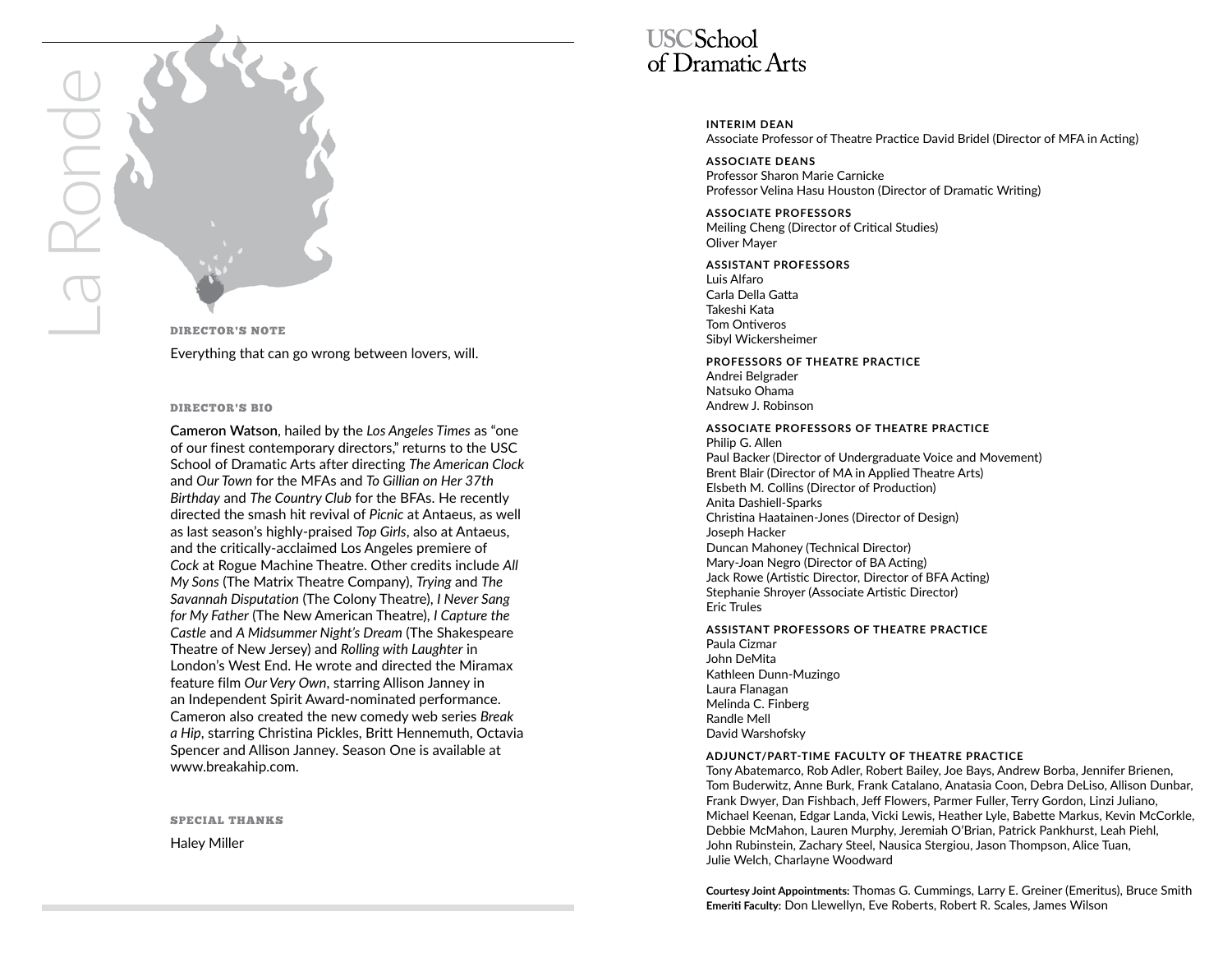#### BOARD OF COUNCILORS

Michele Dedeaux Engemann *Founding Chair* Michael Felix *Chair*

Patrick J. Adams Lisa Barkett Todd Black Steve Braverman David Bridel Tate Donovan Greg Foster Brad Fuller Michael Gilligan Robert Greenblatt Donna Isaacson Gary Lask James D. Stern Rik Toulon

#### PARENT AMBASSADORS

Steve & Abbey Braverman Suzanne Bruce, MD & Malcolm Waddell Elizabeth & Thomas Dammeyer Scott & Deborah DeVries Anne Helgen & Michael Gilligan Ernest & Raphael Morgan Lauren & David Rush



STAFF

### **DEAN'S OFFICE**

*Executive Assistant to the Dean* Karita Pablik *Administrative Assistant* Michele Medina *Information Technology Director* Prakash Shirke

#### **ACADEMIC & STUDENT AFFAIRS**

*Assistant Dean* Lori Ray Fisher *Director of Academic & Student Services* Sergio Ramirez *Academic Advisors* Daniel Leyva, Isaac Vigilla *Internship & Special Programs Coordinator* Meghan Laughlin *Admissions Counselor* Ramón Valdez *Scheduling Coordinator* Helga Matthews *Office Manager* Mabel Lopez

#### **BUSINESS AFFAIRS**

*Assistant Dean* Virginia Ross *Business Administrator & HR/Payroll Coordinator* Crystal Balthrop *Budget/Business Analyst* Xinmin Chen

#### **COMMUNICATIONS**

*Assistant Dean* Delphine Vasko *Director of Print and Digital Media* Stacey Wang Rizzo *Graphic Designer* Christopher Komuro

#### **DEVELOPMENT**

*Assistant Dean* Sara Fousekis *Director of Major Gifts* Billie Ortiz *Director of Individual Giving* Kimberly Muhlbach *Director of Special Events* Marissa Gonzalez *Development Assistant* Kathy Morgan

#### **PRODUCTION**

*Assistant Technical Directors* Michael Etzrodt, Michael Wiskow *Theatre Manager* CB Borger *Asst. Theatre Managers* Christopher Paci, Joe Shea *Costume Shop Manager* Howard Schmitt *Costume Technicians* Charlotte Stratton, JoEllen Skinner *Scenic Charge Artist* Vika Teplinskaya *Properties Manager* Hannah Burnham

# ABOUT THE SCHOOL

Located in Los Angeles, a city synonymous with artistic innovation and excellence, the top-ranked USC School of Dramatic Arts is a leader in dramatic arts education. The School uniquely blends artistic training in a conservatory environment with world-class faculty artists and the full academic experience found only within a major research university. This close-knit, supportive environment offers students the freedom to explore their artistic passions. Through programs of the highest caliber, as well as initiatives that provide access to professional experience, students are prepared for leadership in every facet of dramatic arts. For more information, please visit dramaticarts.usc.edu.

#### SUPPORTERS OF DRAMATIC ARTS

The USC School of Dramatic Arts would like to recognize the generosity of the following individuals and organizations who have supported the School with a gift of \$1,000 or more over the past year towards core annual programs such as production, guest artists, scholarship and the Dean's Strategic Fund. We recognize at the visionary level those donors whose tremendous generosity has reached the cumulative giving level of \$1 million+ and whose foresight and extraordinary commitment has helped secure our role as one of the leading dramatic arts programs in the country and laid the foundation for our continued prominence and future achievements.

# **VISIONARY CIRCLE**

Dr. & Mrs. Peter Bing and the Anna H. Bing Living Trust George N. Burns Trust Katherine B. Loker Robert & Elizabeth Plumleigh *in memory of Karen Plumleigh Cortney\**

#### **SEASON SPONSORS**

The Ahmanson Foundation Albert & Bessie Warner Fund Steve & Abbey Braverman\* Barnett Charitable Foundation\* Richard & Lori Berke\* Elizabeth & Thomas Dammeyer Scott & Deborah DeVries\* Michael & Debbie Felix\* Kathryn & John Gilbertson Eric T. Kalkhurst & Nora K. Hui\* Seth & Vicki Kogan\* Joshua & Siobhan Korman Philanthropic Fund\* Brian & Dianne Morton\* Steve & Jerri Nagelberg\* Sally & Howard Oxley *in honor of Madeline Puzo\** Susie & Alex Pilmer\* Teri & Byron Pollitt\* Lauren & David Rush\* Suzanne Bruce, MD & Malcolm Waddell\* Craig & Jennifer Zobelein

# **EXECUTIVE PRODUCERS**

Anonymous Alexander & Megan LoCasale\* Ernest & Raphael Morgan\* Oscar & Mary Pallares\* Richard & Diane Weinberg

### **PRODUCERS**

Randolph & Ellen Beatty The H.N. and Frances C. Berger Foundation Tate Donovan Gail & Jim Ellis *in honor of Madeline Puzo*

\*Represents multi-year pledge

Roger & Michele Dedeaux Engemann Philanthropic Fund Aileen & James Reilly

**PRODUCERS** (continued)

#### **DIRECTORS**

Jim & Leslie Visnic

Todd Black & Ruth Graham Black *In memory of John R. Bukowiec* Dr. Verna B. Dauterive Ken & Kim Farinksy Gregory & Marci Foster Laurie & William Garrett George & Dyan Getz Anne Helgen & Michael Gilligan Pat & Cindy Haden from The Rose Hills Foundation Jimmy & Cheryl Miller Christine Marie Ofiesh Steven and Sylvia Ré Robert R. Scales *in memory of Suzanne Grossmann Scales* Carole Shammas & Darryl Holter Thomas Schumacher James D. Stern Rik Toulon Nancy & Peter Tuz

#### **PATRONS**

Patrick J. Adams The Emanuel Bachmann Foundation Barbara Cotler George & Barbara Farinsky *in honor of Meg Farinsky* Eddie & Julia Pinchasi J.W. Woodruff and Ethel I. Woodruff Foundation Linda Yu

Margaret Eagle & Eli Rapaport Brad & Ally Fuller Mark J. & Elizabeth L. Kogan Gary & Karen Lask Sheila & Jeff Lipinsky Moss Foundation

### **ANGELS**

Jonathan & Adrienne Anderle Mohammed & Elizabeth Anis Anonymous Susan & David Berck Yvonne M. Bogdanovich Sara Bancroft-Clair & Pierson Clair Linda Chester & Kenneth Rind *in honor of Howard & Sally Oxley*  Richard Frankosky & Elaine Eliopoulos Alan Friedman & Laura Lee Susan A. Grode Melvin & Doris Hughes David & Debra Jensen James & Margaret Kelly The Bridges Larson Foundation Mike & Stacy Lederer David & Debra Little Marguerite E. Maclntyre Douglas & Elissa Mellinger Cathy Moretti Sandra Moss Scott S. Mullet & Jenelle Anne Marsh-Mullet Robert & Debbie Myman Sherri Nelson Dr. Willa Olsen Mark Paluch Teri & Gary Paul Joseph & Catherine Phoenix Andrew J. & Irene Robinson Meredith & Drew Rowley John & Cyndy Scotti Rick & Jeanne Silverman Nancy Sinatra, Sr. *in honor of my niece Madeline Puzo* Abe & Annika Somer Jeff & Cathie Thermond Ruth Tuomala & Ernest Cravalho Gloria A. Vogt-Nilsen Carol & Grover Wilson

#### **DONATIONS IN KIND**

Els Collins Jeffrey de Caen Rosemary Gabledon David & Debra Jensen Tamara Ruppart & Kevin Zvargulis

**We hope you will consider becoming a member.** For more information about giving to the School of Dramatic Arts, please contact Sara Fousekis at 213-821-4047 or fousekis@usc.edu.